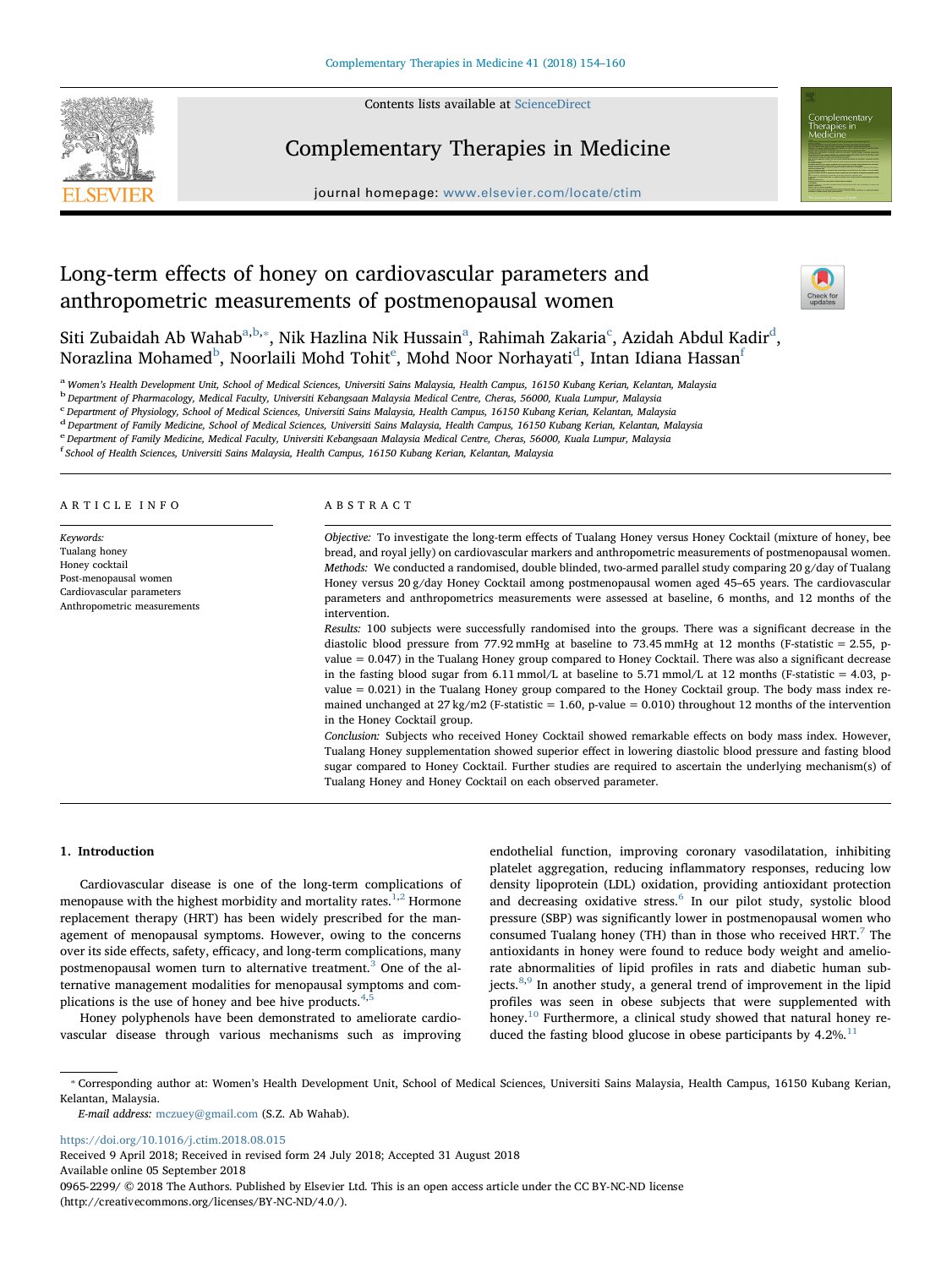Other bee hive products such as bee bread and royal jelly contain higher amounts of minerals, vitamins, free fatty acids, proteins and essential amino acids than honey.<sup>[12](#page--1-11)</sup> In rats, preexposure to bee honey and royal jelly provided near complete protection in terms of serum biochemical changes, renal histopathology and immunohistochemistry of fibrogenic biomarkers against subchronic cisplatin toxicity.[13](#page--1-12) A 3 months treatment protocol using Melbrosia, a combination of flower pollen, perga (fermented flower pollen), and royal jelly, significantly reduced the levels of total cholesterol (TC) and low-density lipoprotein (LDL) and significantly increased the level of high-density lipoprotein (HDL) in postmenopausal women.<sup>[14](#page--1-13)</sup> Furthermore, a combination of royal jelly and bee pollen has been scientifically proven to reduce the prevalence of cardiovascular risk factors in an oophorectomised rat  $model.<sup>15</sup>$  $model.<sup>15</sup>$  $model.<sup>15</sup>$ 

The use of products derived from honey and other bee products for medicinal purposes is known as apitherapy.<sup>[16](#page--1-15)</sup> In apitherapy, it is common to combine two or more bee hive products in treating various kinds of diseases to achieve their maximum desired effects.<sup>[17](#page--1-16)</sup> Hence, we hypothesised that supplementation with a combination of bee hive products known as Honey Cocktail (HC), may provide additional medicinal values than using Tualang honey alone. Therefore, this study aims to evaluate whether HC is more beneficial than TH alone for improving the cardiovascular parameters and anthropometric measurements in postmenopausal women.

#### 2. Materials and methods

# 2.1. Study design

This was a randomised, double-blind, two-armed parallel comparative study of TH versus HC amongst postmenopausal women. The inclusion criterion was postmenopausal women aged between 45 and 65 years either surgically or naturally in menopause for more than 5 years. The exclusion criterion was being on HRT treatment within 3 months prior to randomisation. Women who had taken any form of natural health products or dietary supplements within 3 months before the study and during the study period; who had significant abnormal laboratory results; who had been diagnosed with clinically relevant cardiovascular problems or renal, gastrointestinal, hepatic, or other major systemic disease that would influence the interpretation of the results; who had major uncontrolled psychiatric disorders; and those who showed abnormal findings on pelvic ultrasound examination were excluded.

#### 2.2. Investigational product

The orally administered TH and HC were taken from a single batch of honey supplied by Federal Agricultural Marketing Authorities (FAMA), Malaysia. After evaporation and sterilisation, the honey was packed in 20-g sachets by a good manufacturing practice-certified laboratory at the School of Pharmaceutical Sciences, Universiti Sains Malaysia. The content in the TH sachet was 100% honey whereas the HC sachet contained 95% honey, 4% bee bread, and 1% royal jelly. The percentages of the constituents of HC were suggested by a certified apitherapist. The subjects were advised to take TH or HC directly from the sachet once every morning for 12 months.

The choice of the dose used in the study was based on an animal study involving ovariectomised rats. $^{18}$  The lowest dose shown to increase the testosterone level was  $0.2$  g kg<sup>-1</sup> day<sup>-1</sup> in the animal model. After taking the average human weight as 60 kg, the dose calculated for humans was  $12 g (0.2 g/kg \times 60 kg$  [average human weight] =  $12 g$ ). Twenty grams was considered the medium dose, $19$  and this dose was chosen to study the effect of honey in human beings.

#### 2.3. Sample size calculation

Sample size was calculated for all objectives of this study and the largest generated sample size was taken as sample size for this study. The calculations were performed using power and sample size calculation software for comparing two means between two groups. $20$  The largest sample size was generated from total cholesterol. With a standard deviation of 1.0 and detectable difference of 0.7, $^{21}$  $^{21}$  $^{21}$  power of 90%, and the level of significance of 0.05, the calculated minimum required sample size was 44 for each group. However, after considering drop-out rate of 10%, the sample size calculated for each group was 50.

## 2.4. Study intervention

Women were recruited from the Outpatient Clinics Hospital Universiti Sains Malaysia. They were given an appointment to visit the Clinical Trial Unit (CTU), HUSM for a pre-study visit and screening procedures. Written informed consent was obtained during their screening visit.

Demographic data, medical history, physical examination, and pelvic ultrasound were performed at the screening visit. At this time, cardiovascular parameters and anthropometric measurements were taken as the baseline measurements. Eligible participants were scheduled for a second visit where they were randomised into either the TH or HC group. Randomisation procedure was describe in Section [2.5.](#page-1-0)

The women were followed up at 3-month intervals for 12 months (Month 3, Month 6, Month 9, and Month 12). At every visit, the subjects were interviewed and examined by the clinicians and researchers involved in the trial. Any adverse event (AE) and concomitant medications were recorded. The subject's compliance was calculated using the number of sachets taken. Cardiovascular parameters and anthropometric measurements were repeated at Month 6 and Month 12.

### <span id="page-1-0"></span>2.5. Randomisation

The randomisation sequence was generated using Microsoft Excel 2010 with 1:1 allocation using random block sizes of 4 by an independent doctor with no clinical involvement in this study. TH and HC were packed in identical sachets. The sachets were then prepacked in a transparent plastic container (30 sachets per container). The containers were consecutively numbered according to the randomisation sequence. The randomisation sequence was concealed from the researchers in sequentially numbered, opaque, sealed envelopes. The envelopes were given to the eligible subjects during the second visit. Once the envelopes were opened, the subjects received honey in the corresponding prepacked container. All researchers and subjects were kept blinded to the allocation arm.

# 2.6. Outcome parameters and measurement tools

# 2.6.1. Cardiovascular parameters

2.6.1.1. Systolic and diastolic blood pressure. Systolic and diastolic blood pressure (SBP and DBP) were measured using an automatic blood pressure monitor TM-2540R.<sup>[22](#page--1-21)</sup> The subjects were asked to be rested and seated properly with their arms supported at the heart level and their feet on the floor prior to the blood pressure measurement. They were also advised to avoid caffeine, exercise, and smoking at least 30 min prior to measurement. After 30 min of rest, the blood pressure recording was taken twice from the right arm of the patients.

2.6.1.2. Serum lipid level. About 3 mL of venous blood was collected in a plain bottle and sent to a certified biochemistry laboratory on the same day for serum total cholesterol (TC), triglycerides (TG), lowdensity lipoprotein (LDL), and high-density lipoprotein (HDL) measurement.